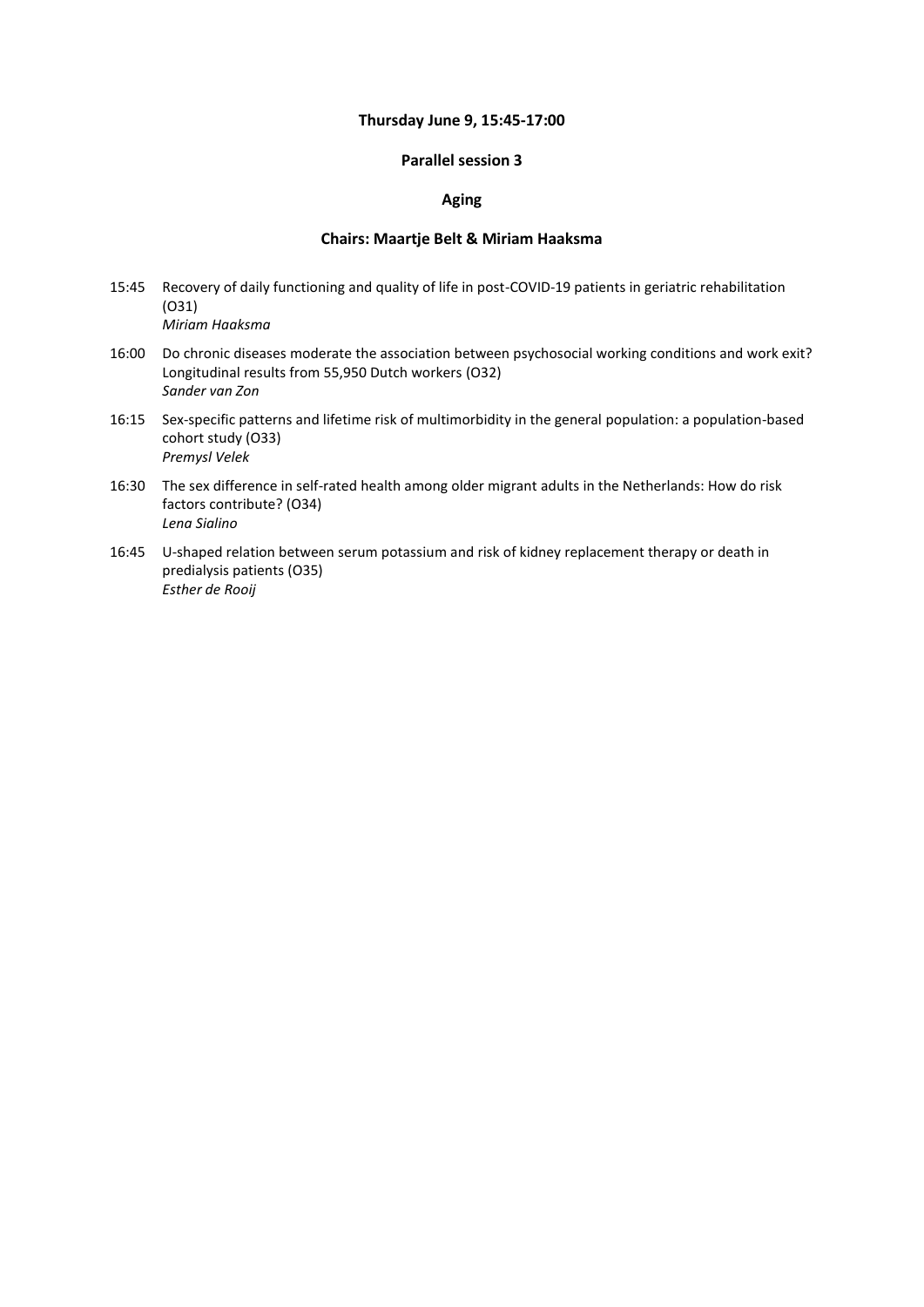# **O31. Recovery of daily functioning and quality of life in post-COVID-19 patients in geriatric rehabilitation.**

*Haaksma M.L., Department of Public Health and Primary Care, University Network for the Care sector Zuid-Holland, Leiden University Medical Center, Leiden, The Netherlands Van Tol L.S., Department of Public Health and Primary Care, University Network for the Care sector Zuid-Holland, Leiden University Medical Center Cesari M., IRCCS Istituti Clinici Maugeri, University of Milan, Milan, Italy Dockery F., Beaumont Hospital, Dublin, Ireland Francis B.N., Fliman Geriatric Rehabilitation Center, Haifa, Israel Gordon A.L., Academic Unit of Injury, Recovery and Inflammation Sciences (IRIS), School of Medicine, University of Nottingham, United Kingdom Grund S., Center for Geriatric Medicine, Agaplesion Bethanien Hospital Heidelberg, Geriatric Center at the Heidelberg University, Heidelberg, Germany Perez Bazan L.M., RE-FiT Barcelona Research Group, Parc Sanitari Pere Virgili Hospital and Vall d'Hebron Institut de Recerca (VHIR), Barcelona, Spain Tkacheva O., Russian Clinical and Research Center of Gerontology, Moscow, Russia Topinková E., Všeobecná fakultní nemocnice v Praze, Prague, Czech Republic Vassallo M.A., Karin Grech Hospital, Pieta, Malta Caljouw M.A.A., Department of Public Health and Primary Care, University Network for the Care sector Zuid-Holland, Leiden University Medical Center Achterberg W.P., Department of Public Health and Primary Care, University Network for the Care sector Zuid-Holland, Leiden University Medical Center on behalf of the EU-COGER consortium*

Background: Geriatric Rehabilitation (GR) is a multidimensional approach to optimize functional capacity, promote activity and preserve functional reserve and social participation in older people with disabling impairments. After COVID-19 infection with possible Intensive Care admission, frail older adults may benefit from GR. However, little is known about functional recovery and quality of life (QoL) of post-COVID-19 patients during and after GR.

Methods: An international longitudinal multicenter study in >60 rehabilitation centers across 10 European countries. Patients' characteristics, medical history, symptoms, functional status (Barthel Index; BI), QoL (EQ-5D-5L, range: 0-100), frailty and length of stay were abstracted from medical records of GR facilities. At GR admission, the premorbid BI was collected and follow-up measures were obtained by telephone at 6 weeks, and 6 months after discharge. We use linear mixed models to examine the course of functional recovery from admission to 6 months after discharge.

Results: 730 patients were included with a median (IQR) age of 76 (69-83) years; 300 of these were from the Netherlands. Median (IQR) length of stay in GR was 25 (6-38) days and 75% of patients were discharged home. On average, patients' daily functioning recovered during GR up to their premorbid status and this recovery was sustained up to 6 months post-discharge. The EQ-5D-5L VAS score increased from 51 to 68 at admission and 6 months post-discharge respectively (∆=17%). Given the large heterogeneity of GR settings and baseline characteristics across the participating countries, these overall results suffer from regression to the mean. However, the observed recovery pattern was comparable across all countries.

Conclusion: Post-COVID-19 patients recovered well in terms of daily functioning and QoL during and after GR. Currently study follow-up is ongoing and we will be able to show more detailed results, including which factors are associated with recovery, in June.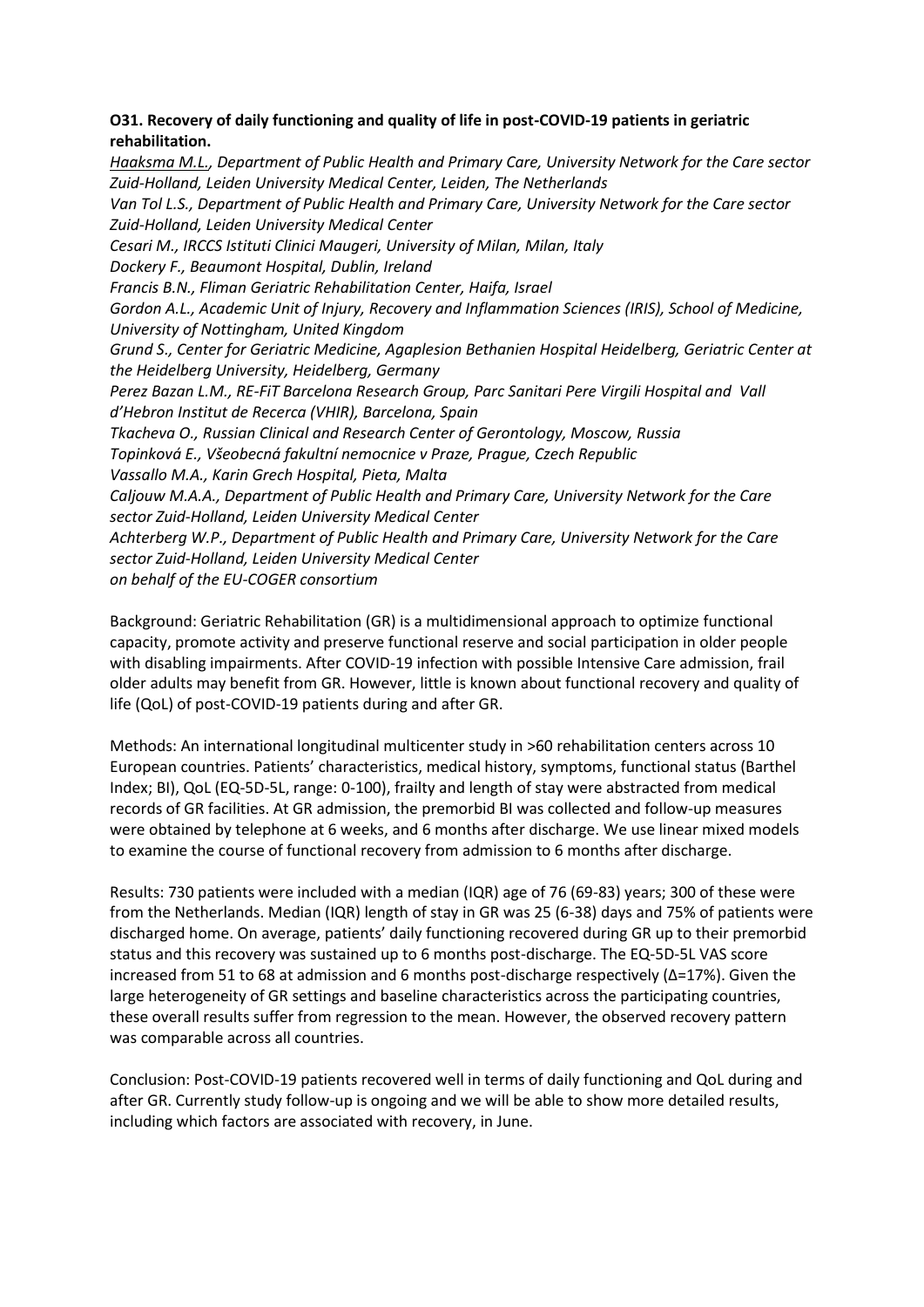## **O32. Do chronic diseases moderate the association between psychosocial working conditions and work exit? Longitudinal results from 55,950 Dutch workers.**

*van Zon S.K.R., Department of Health Sciences, Community and Occupational Medicine, University of Groningen, University Medical Center Groningen, Groningen, The Netherlands*

*Ots P., Department of Health Sciences, Community and Occupational Medicine, University of Groningen, University Medical Center Groningen*

*Robroek S.J.W., Department of Public Health, Erasmus University Medical Center Rotterdam Burdorf A., Department of Public Health, Erasmus University Medical Center Rotterdam Oude Hengel K.M., Department of Public Health, Erasmus University Medical Center Rotterdam & Department of Work, Health Technology, Netherlands Organization for Applied Scientific Research, TNO*

*Brouwer S., Department of Health Sciences, Community and Occupational Medicine, University of Groningen, University Medical Center Groningen*

Background: Studies have found indications that associations between psychosocial working conditions and work exit may differ for workers with and without a chronic disease. This study aims to examine whether the presence of chronic diseases or multi-morbidity moderates the associations between psychosocial working conditions and work exit through unemployment, work disability or early retirement.

Methods: Lifelines data (n=55,950) were enriched with monthly information on employment status from Statistics Netherlands. Psychosocial working conditions were measured with the Copenhagen Psychosocial Questionnaire. Participants were classified as having no chronic disease, one chronic disease, or multi-morbidity. Longitudinal cause-specific Cox proportional hazard regression models were used to analyze associations between psychosocial working conditions and work exit. Interaction terms were used to examine moderation by chronic disease status.

Results: Associations between psychosocial working conditions and work exit were generally not moderated by workers' chronic disease status. Regardless a workers' chronic disease status, higher social support was associated with a lower risk for unemployment (HR: 0.80; 95% CI: 0.77, 0.84), work disability (HR: 0.87; 95% CI: 0.79, 0.96), and early retirement (HR: 0.91; 95% CI: 0.83, 0.99). More possibilities for development was associated with a lower risk for unemployment (HR: 0.90; 95% CI: 0.86, 0.95) and work disability (HR: 0.88; 95% CI: 0.78, 0.99), and higher meaning of work with a lower risk for unemployment (HR: 0.80; 95% CI: 0.76, 0.83). Only among workers with multimorbidity, high work pace was borderline associated with unemployment (HR: 1.30; 95% CI: 0.99, 1.70) and higher meaning of work with a lower risk for work disability (HR: 0.87; 95% CI: 0.79, 0.96).

Conclusion: While efforts to retain workers with a chronic disease in the labor market should continue, good psychosocial working conditions are important for all workers. Additional focus on work pace and meaning of work may benefit workers with multi-morbidity.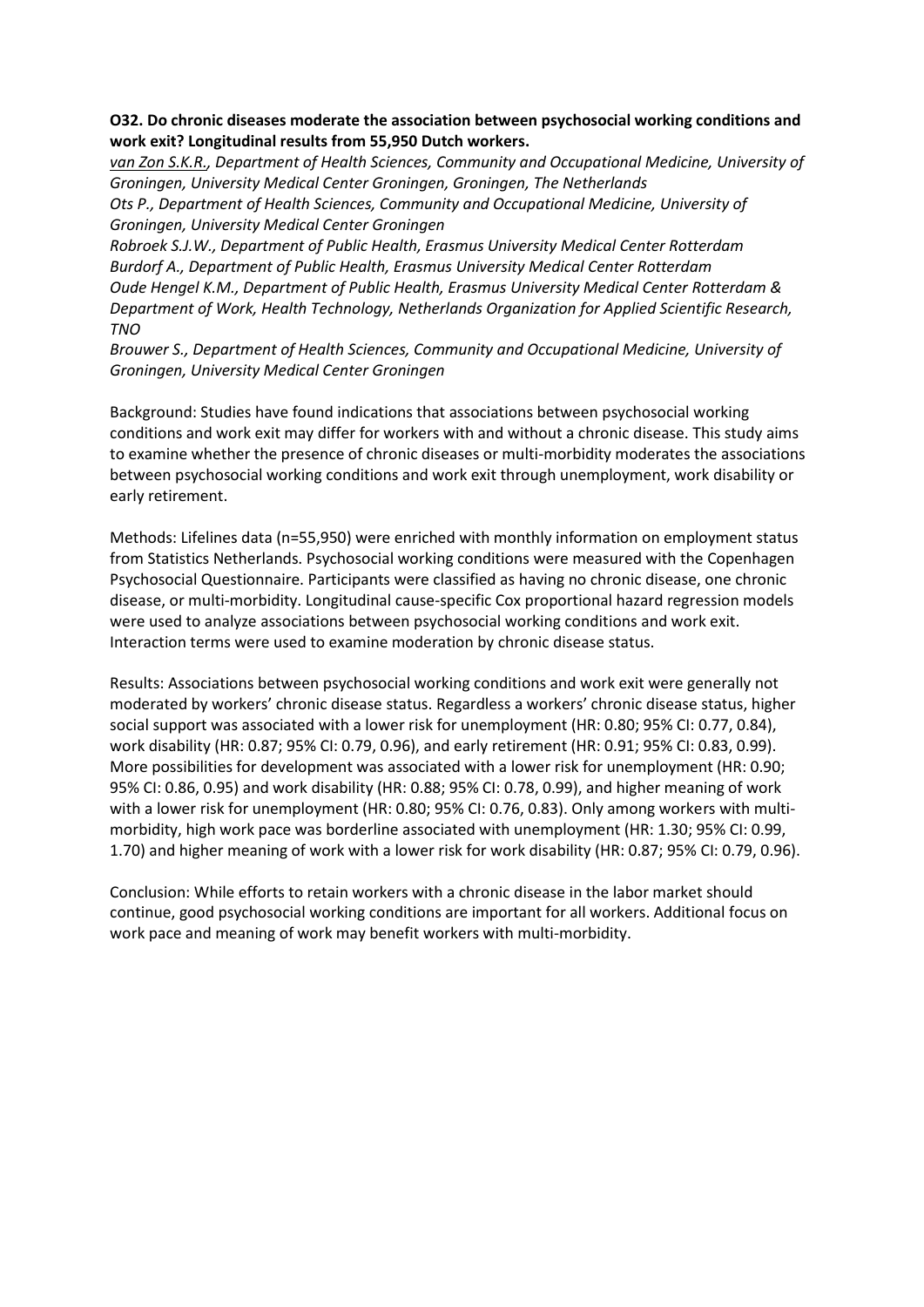# **O33. Sex-specific patterns and lifetime risk of multimorbidity in the general population: a population-based cohort study.**

*Velek P., Department of Epidemiology & Department of General Practice, Erasmus MC - University Medical Center Rotterdam, Rotterdam, The Netherlands*

*Luik A.I., Department of Epidemiology, Erasmus MC - University Medical Center Rotterdam, Rotterdam, The Netherlands*

*Brusselle G.G.O., Department of Epidemiology & Department of Respiratory Medicine, Erasmus MC - University Medical Center Rotterdam, Rotterdam, The Netherlands*

*Department of Respiratory Medicine, Ghent University Hospital, Ghent, Belgium*

*Stricker, B., Department of Epidemiology & Department of General Practice, Erasmus MC - University Medical Center Rotterdam, Rotterdam, The Netherlands*

*Bindels, P.J.E., Department of General Practice, Erasmus MC - University Medical Center Rotterdam, Rotterdam, The Netherlands* 

*Kavousi, M., Department of Epidemiology, Erasmus MC - University Medical Center Rotterdam, Rotterdam, The Netherlands*

*Kieboom B.C.T., Department of Epidemiology, Erasmus MC - University Medical Center Rotterdam, Rotterdam, The Netherlands and Division of Human Nutrition and Health, Wageningen University & Research, Wageningen, The Netherlands*

*Voortman T., Department of Epidemiology, Erasmus MC - University Medical Center Rotterdam, Rotterdam, The Netherlands*

*Ruiter R., Department of Epidemiology, Erasmus MC - University Medical Center Rotterdam, Rotterdam, The Netherlands and Department of Internal Medicine, Maasstad Hospital, Rotterdam, The Netherlands*

*Ikram M.A., Department of Epidemiology, Erasmus MC - University Medical Center Rotterdam, Rotterdam, The Netherlands*

*Ikram M.K., Department of Epidemiology, Erasmus MC - University Medical Center Rotterdam, Rotterdam, The Netherlands and Department of Neurology, Erasmus MC - University Medical Center, Rotterdam, The Netherlands.*

*de Schepper E., Department of General Practice, Erasmus MC - University Medical Center Rotterdam, Rotterdam, The Netherlands*

*Licher S., Department of Epidemiology, Erasmus MC - University Medical Center Rotterdam, Rotterdam, The Netherlands*

Background: Multimorbidity poses a major challenge for care coordination. However, data on what non-communicable diseases most often lead to multimorbidity, and whether the lifetime risk differ between men and women are lacking. We determined sex-specific differences in multimorbidity patterns and quantified sex-specific lifetime risk of multimorbidity in general population.

Methods: We followed 6,094 participants from the Rotterdam Study older than 45 years for occurrence of ten diseases (cancer, coronary heart disease, stroke, chronic obstructive pulmonary disease (COPD), depression, diabetes, dementia, asthma, heart failure, parkinsonism). We visualised participants' trajectories from a single disease to multimorbidity, and the most frequent combinations of diseases. We calculated sex-specific lifetime risk of multimorbidity, considering multimorbidity involving only somatic diseases, and involving depression.

Results: During 23 years of follow-up (1993-2016, 63,130 person-years), we observed 6,334 disease events. The most frequent pair of co-occurring diseases among men was COPD and cancer (119 participants), the most frequent pair of diseases among women was depression and dementia (142 participants) (https://frenkxs.shinyapps.io/SHIFT-upset). The lifetime risk of multimorbidity was similar among men (66.0%, 95% CI: 63.2-68.8%) and women (65.1%, 95% CI: 62.5-67.7%), yet the risk of multimorbidity with depression was higher for women (30.9%, 95% CI: 28.4-33.5%, vs. 17.5% , 95% CI: 15.2-20.1%).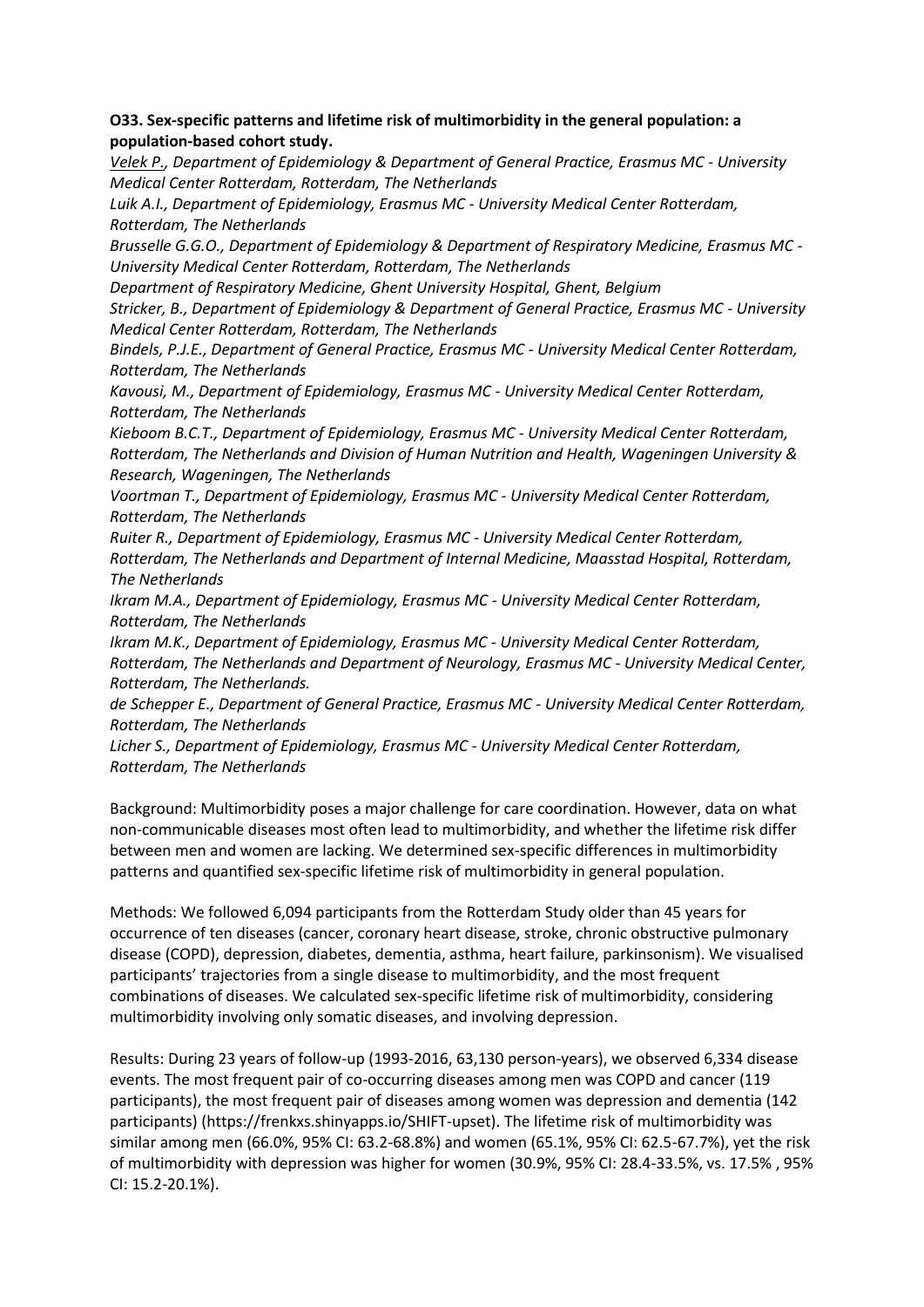Conclusion: Over 60% of people over 45 years will develop multimorbidity in their remaining lifetime, with women at nearly twice as high risk of multimorbidity involving depression. Programmes of integrated care should consider multimorbidity involving depression to ensure they serve equally both women and men.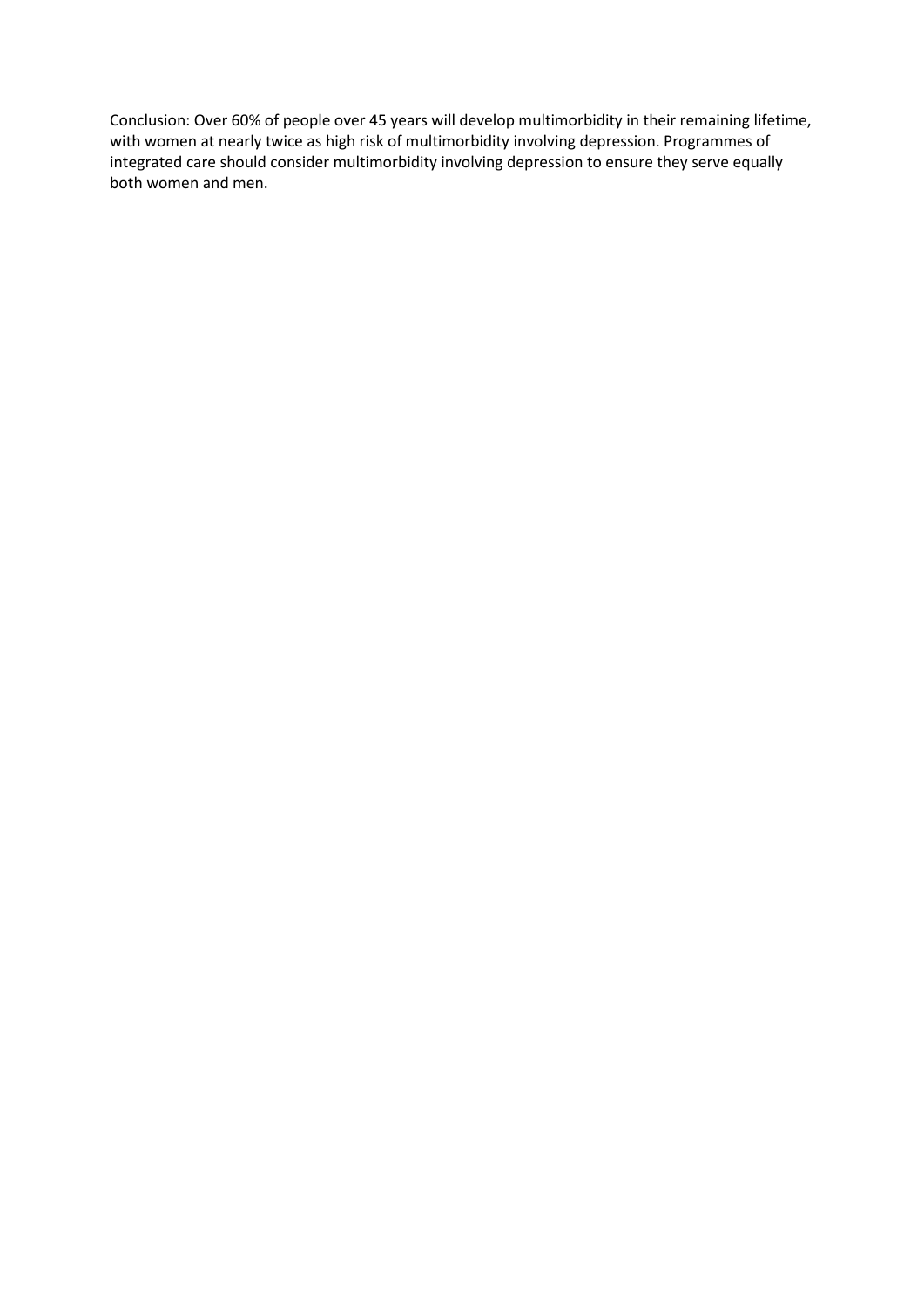# **O34. The sex difference in self-rated health among older migrant adults in the Netherlands: How do risk factors contribute?**

*Sialino L.D., Vrije Universiteit Amsterdam, Amsterdam, the Netherlands Schaap L.A., Vrije Universiteit Amsterdam van Oostrom S.H., Rijksinstituut voor Volksgezondheid en milieu Picavet H.S.J., Rijksinstituut voor Volksgezondheid en milieu Verschuren W.M.M., Rijksinstituut voor Volksgezondheid en milieu Visser M., Vrije Universiteit Amsterdam Wijnhoven H.A.H., Vrije Universiteit Amsterdam*

Background: Self-rated health forms an important aspect of healthy ageing, as it encompasses one's individual health judgement and is associated with various health outcomes. Having a migration background and being a women are both predictors for poor self-rated health among adults. However, whether there is a sex difference in self-rated health among older migrant adults and which risk factors contribute, remain both unstudied. This knowledge might identify starting points for prevention strategies aimed to enhance healthy ageing among older migrant adults in the Netherlands.

Methods: Cross-sectional data from Turkish-Dutch and Moroccan-Dutch older adults (55-65 years) collected in 2012 from the Longitudinal Aging Study Amsterdam (LASA) were used. Self-rated health was measured by a single item on experienced health of the SF-36, dichotomized as poor versus good. Univariate logistic regression analysis was used to investigate the sex difference in self-rated health and the contribution of 1) sex differences in sensitivity (p-value interaction term factor\*sex) and/or 2) exposure (percentage change of the sex difference when adjusted for) to risk factors of poor self-rated health.

Results: There is a significant sex difference in self-rated health among older Turkish-Dutch and Moroccan-Dutch adults, where women have a 0.53 (95%CI: 0.40-0.82) times lower odds on good selfrated health compared to men. In general, men and women had similar risk factors for poor selfrated health. However, women more often being lower educated, living alone and having more depressive symptoms, visual difficulties, chronic diseases and functional limitations contributed significantly to the observed sex difference in self-rated health.

Discussion: Mostly a higher exposure (prevalence) to risk factors of poor self-rated health contributed to the observed sex difference in self-rated health, were socio-demographic and especially health-related risk factors played a role. Future research and prevention strategies should take these sex differences among migrant older adults into account.